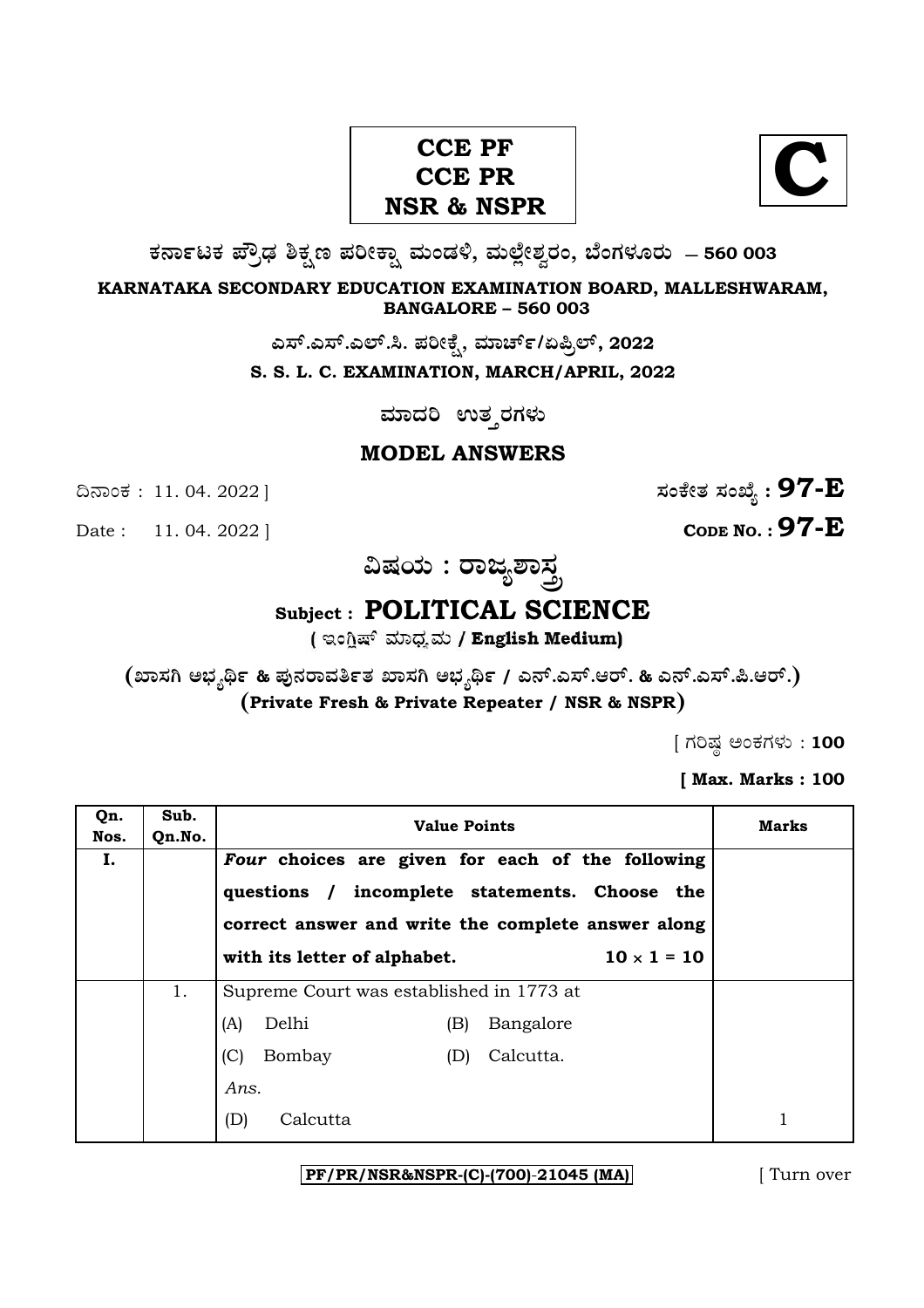**97-E** 2 **CCE PF & PR/NSR & NSPR**

| Qn.<br>Nos. | Sub.<br>Qn.No. | <b>Value Points</b>                                     | <b>Marks</b> |
|-------------|----------------|---------------------------------------------------------|--------------|
|             | 2.             | In 1934, the creation of a constituent assembly was     |              |
|             |                | strongly emphasized by                                  |              |
|             |                | Motilal Nehru<br>(A)                                    |              |
|             |                | Mahatma Gandhi<br>(B)                                   |              |
|             |                | (C)<br>Manavendranath Roy                               |              |
|             |                | Dr. B. R. Ambedkar.<br>(D)                              |              |
|             |                | Ans.                                                    |              |
|             |                | (C)<br>Manavendranath Roy                               | $\mathbf 1$  |
|             | 3.             | Our constitution was adopted on                         |              |
|             |                | 11th December, 1944<br>(A)                              |              |
|             |                | (B)<br>26th November, 1949                              |              |
|             |                | (C)<br>26th January, 1951                               |              |
|             |                | (D)<br>23rd March, 1956.                                |              |
|             |                | Ans.                                                    |              |
|             |                | (B)<br>26th November, 1949                              | $\mathbf 1$  |
|             | 4.             | "Preamble is a yardstick of measuring the worth of the  |              |
|             |                | constitution" stated by                                 |              |
|             |                | (A)<br>Thakur Das Bhargav                               |              |
|             |                | (B)<br>D. P. Kethan                                     |              |
|             |                | (C)<br>B. L. Mittar                                     |              |
|             |                | (D)<br>K. M. Munshi.                                    |              |
|             |                | Ans.                                                    |              |
|             |                | Thakur Das Bhargav<br>(A)                               | $\mathbf{1}$ |
|             | 5.             | Article 21A of our constitution is related to           |              |
|             |                | <b>Fundamental duties</b><br>(A)                        |              |
|             |                | free and compulsory education<br>(B)                    |              |
|             |                | appointment of the Prime minister<br>(C)                |              |
|             |                | removal of the President.<br>(D)                        |              |
|             |                | Ans.                                                    |              |
|             |                | Free and compulsory education<br>(B)                    | $\mathbf{1}$ |
|             | 6.             | Fundamental duties were included in our constitution in |              |
|             |                | the year                                                |              |
|             |                | 1976<br>1986<br>(A)<br>(B)                              |              |
|             |                | 1996<br>2006.<br>(C)<br>(D)                             |              |
|             |                | Ans.                                                    |              |
|             |                | 1976<br>(A)                                             | $\mathbf{1}$ |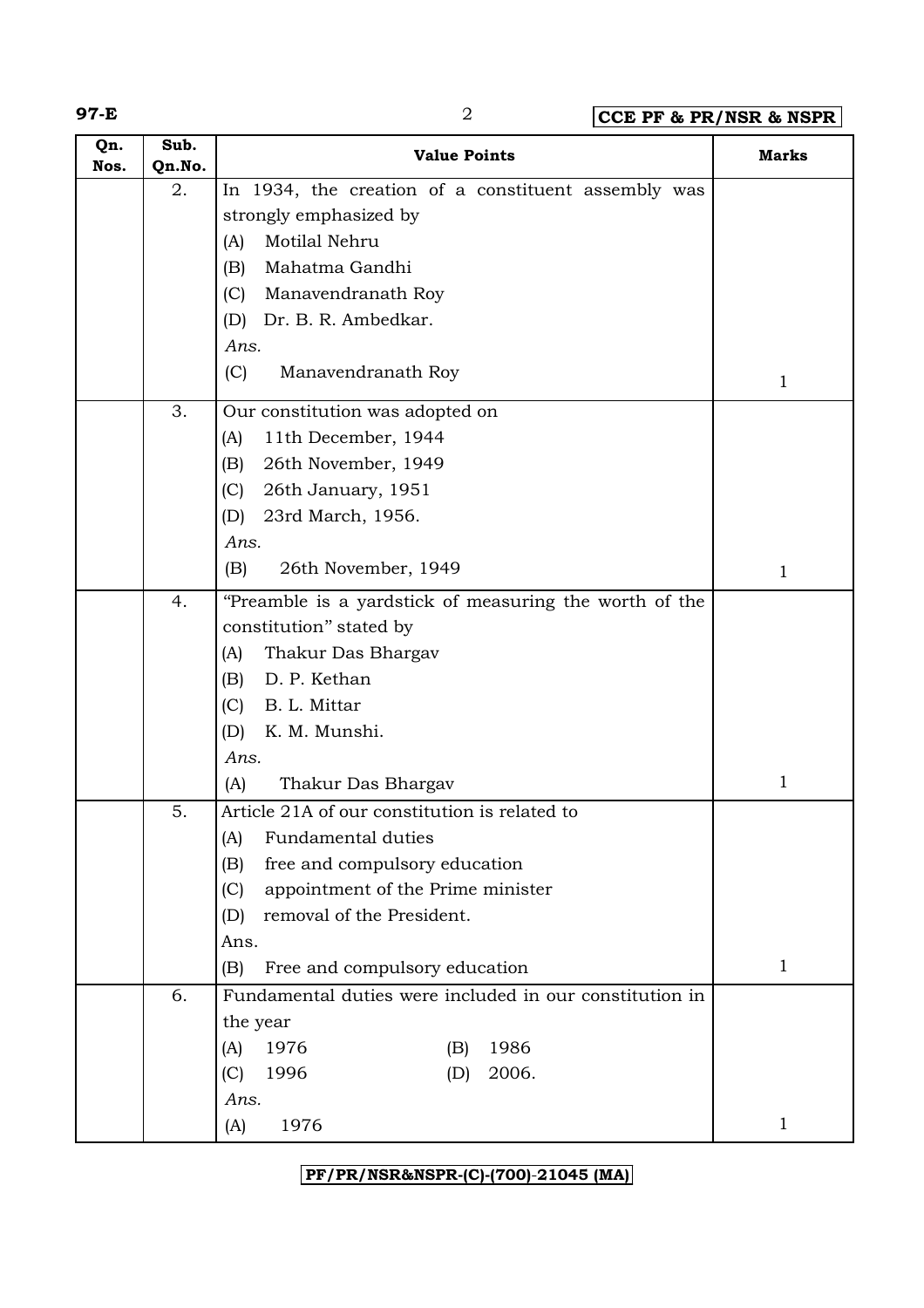**CCE PF & PR/NSR & NSPR** 3 97-E

| Qn.<br>Nos. | Sub.<br>Qn.No. | <b>Value Points</b>                                              | <b>Marks</b> |
|-------------|----------------|------------------------------------------------------------------|--------------|
|             | 7.             | "The Directive Principles of State Policy form the inner         |              |
|             |                | soul of the constitution" is stated by                           |              |
|             |                | K. C. Wheare<br>H. J. Laski<br>(B)<br>(A)                        |              |
|             |                | Granville Austin<br>N. Madhavarao.<br>(C)<br>(D)                 |              |
|             |                | Ans.                                                             |              |
|             |                | (C)<br>Granville Austin                                          | $\mathbf{1}$ |
|             | 8.             | The cases decided by the District Session Courts are             |              |
|             |                | disputes between states<br>(A)                                   |              |
|             |                | (B)<br>water disputes                                            |              |
|             |                | civil cases<br>(C)                                               |              |
|             |                | (D)<br>criminal cases.                                           |              |
|             |                | Ans.                                                             |              |
|             |                | Criminal cases<br>(D)                                            | $\mathbf 1$  |
|             | 9.             | Karnataka<br>Public<br>Service<br>The<br>headquarters<br>of      |              |
|             |                | Commission is at                                                 |              |
|             |                | Mangalore<br>Bengaluru<br>(B)<br>(A)                             |              |
|             |                | (C)<br>Mysore<br>(D)<br>Belagavi.                                |              |
|             |                | Ans.                                                             |              |
|             |                | Bengaluru<br>(A)                                                 | $\mathbf 1$  |
|             | 10.            | The headquarters of Joint Public Service Commission of           |              |
|             |                | north-eastern states is at                                       |              |
|             |                | Imphal<br>Dispur<br>(B)<br>(A)                                   |              |
|             |                | Kohima<br>(C)<br>(D)<br>Agartala.                                |              |
|             |                | Ans.                                                             |              |
|             |                | (B)<br>Dispur                                                    | $\mathbf{1}$ |
| II.         | 11.            | Match list 'A' with list 'B' and write the answer along          |              |
|             |                | with its letter of alphabet :<br>$5 \times 1 = 5$                |              |
|             |                | $\boldsymbol{B}$<br>A                                            |              |
|             |                | The Chairman of<br>B. N. Rao<br>i)<br>a)                         |              |
|             |                | <b>Drafting Committee</b><br>Jawaharlal Nehru<br>$\overline{11}$ |              |
|             |                | The permanent<br>b)<br>President of                              |              |
|             |                | Constituent                                                      |              |
|             |                | Assembly                                                         |              |
|             |                |                                                                  |              |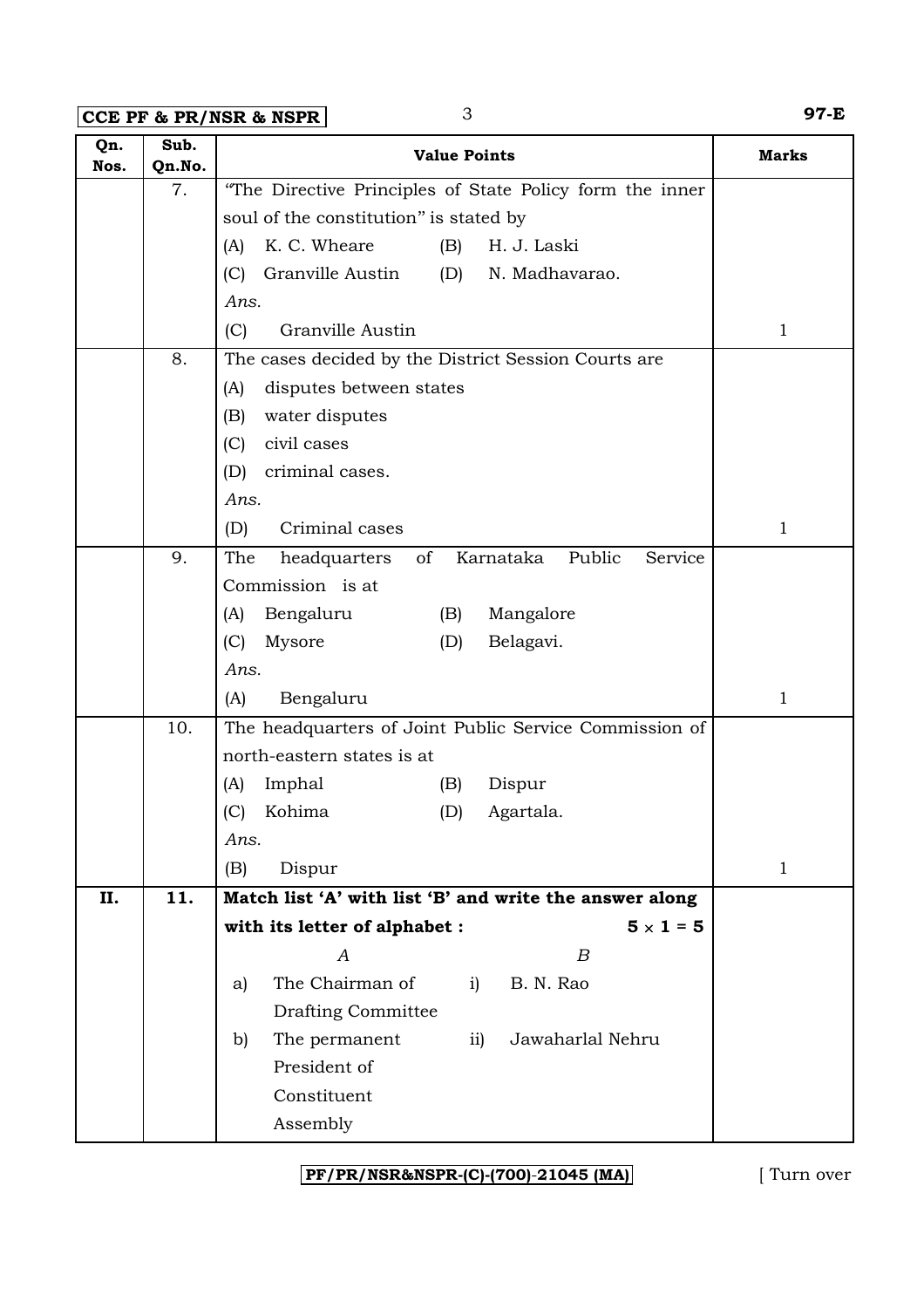### **97-E** 4 **CCE PF & PR/NSR & NSPR**

| Qn.<br>Nos. | Sub.<br>Qn.No. |              | <b>Value Points</b>                                      |                  |                    | <b>Marks</b> |
|-------------|----------------|--------------|----------------------------------------------------------|------------------|--------------------|--------------|
|             |                | $\mathbf{c}$ | The Vice-President of iii)                               |                  | Sachchidananda     |              |
|             |                |              | Constituent                                              |                  | Sinha              |              |
|             |                |              | Assembly                                                 |                  |                    |              |
|             |                | d)           | The temporary                                            | iv)              | Dr. B. R. Ambedkar |              |
|             |                |              | President of                                             |                  |                    |              |
|             |                |              | Constituent                                              |                  |                    |              |
|             |                |              | Assembly                                                 |                  |                    |              |
|             |                | e)           | The Constitutional                                       | $\rm v)$         | Dr. Babu Rajendra  |              |
|             |                |              | Advisor                                                  |                  | Prasad             |              |
|             |                |              |                                                          | vi)              | H. C. Mukherjee    |              |
|             |                |              |                                                          | vii)             | Mahatma Gandhi.    |              |
|             |                | Ans.         |                                                          |                  |                    |              |
|             |                |              | $\boldsymbol{A}$                                         |                  | $\boldsymbol{B}$   |              |
|             |                | a)           | The Chairman of                                          | iv)              | Dr. B. R. Ambedkar |              |
|             |                |              | <b>Drafting Committee</b>                                |                  |                    |              |
|             |                | b)           | The permanent                                            | $\rm v)$         | Dr. Babu Rajendra  |              |
|             |                |              | President of                                             |                  | Prasad             |              |
|             |                |              | Constituent                                              |                  |                    |              |
|             |                |              | Assembly                                                 |                  |                    |              |
|             |                | $\mathbf{c}$ | The Vice-President of vi) H. C. Mukherjee<br>Constituent |                  |                    |              |
|             |                |              | Assembly                                                 |                  |                    |              |
|             |                | d)           | The temporary                                            | $\overline{111}$ | Sachchidananda     |              |
|             |                |              | President of                                             |                  | Sinha              |              |
|             |                |              | Constituent                                              |                  |                    |              |
|             |                |              | Assembly                                                 |                  |                    |              |
|             |                | $\epsilon$ ) | The Constitutional                                       |                  | i) B. N. Rao       |              |
|             |                |              | Advisor                                                  |                  |                    |              |
|             |                |              |                                                          |                  |                    | 5            |
| III.        |                |              | Answer the following questions in a sentence each :      |                  |                    |              |
|             |                |              |                                                          |                  | $15 \times 1 = 15$ |              |
|             | 12.            |              | When was Consumer Court established ?                    |                  |                    |              |
|             |                | Ans.         |                                                          |                  |                    |              |
|             |                | 1986         |                                                          |                  |                    | $\mathbf{1}$ |
|             |                |              |                                                          |                  |                    |              |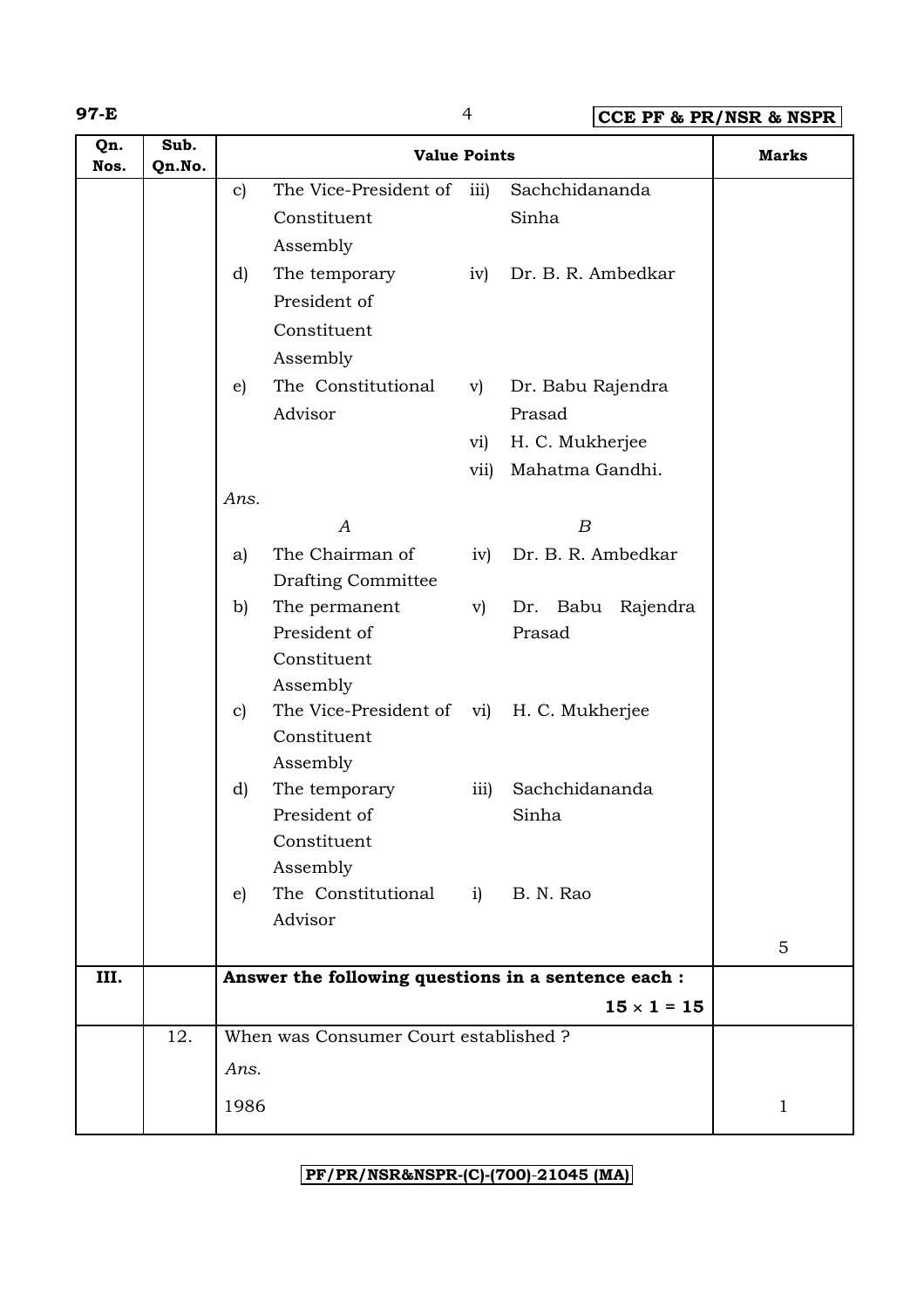**CCE PF & PR/NSR & NSPR** 5 **97-E** 

| Qn.<br>Nos. | Sub.<br>Qn.No. | <b>Value Points</b>                                        | <b>Marks</b> |
|-------------|----------------|------------------------------------------------------------|--------------|
|             | 13.            | Why is Lok Adalat established ?                            |              |
|             |                | Ans.                                                       |              |
|             |                | — to prevent delay                                         |              |
|             |                | — to compromise                                            | 1            |
|             | 14.            | What is the importance of Article<br>315<br>of<br>our      |              |
|             |                | constitution?                                              |              |
|             |                | Ans.                                                       |              |
|             |                | Establishment of Union Public Service Commission           | 1            |
|             | 15.            | What is the term of office of the members of State Public  |              |
|             |                | Service Commission?                                        |              |
|             |                | Ans.                                                       |              |
|             |                | 6 years / 65 years of age                                  | 1            |
|             | 16.            | Who is the 'father of Karnataka Panchayat Raj System'?     |              |
|             |                | Ans.                                                       |              |
|             |                | Ramakrishna Hegde                                          | 1            |
|             | 17.            | From which constitution are the Directive Principles of    |              |
|             |                | State Policy borrowed?                                     |              |
|             |                | Ans.                                                       |              |
|             |                | Ireland constitution                                       | 1            |
|             | 18.            | Under which articles are the Directive Principles of State |              |
|             |                | Policy explained ?                                         |              |
|             |                | Ans.                                                       |              |
|             |                | From Articles 36 to 51                                     | $\mathbf 1$  |
|             | 19.            | How is the word quo-warranto derived ?                     |              |
|             |                | Ans.                                                       |              |
|             |                | Latin word                                                 | $\mathbf{1}$ |
|             | 20.            | What is the meaning of the word Habeas Corpus?             |              |
|             |                | Ans.                                                       |              |
|             |                | to have the body of                                        | 1            |
|             | 21.            | What did Dr. B. R. Ambedkar call the Article 32 of our     |              |
|             |                | constitution?                                              |              |
|             |                | Ans.                                                       |              |
|             |                | soul and heart of the constitution                         | 1            |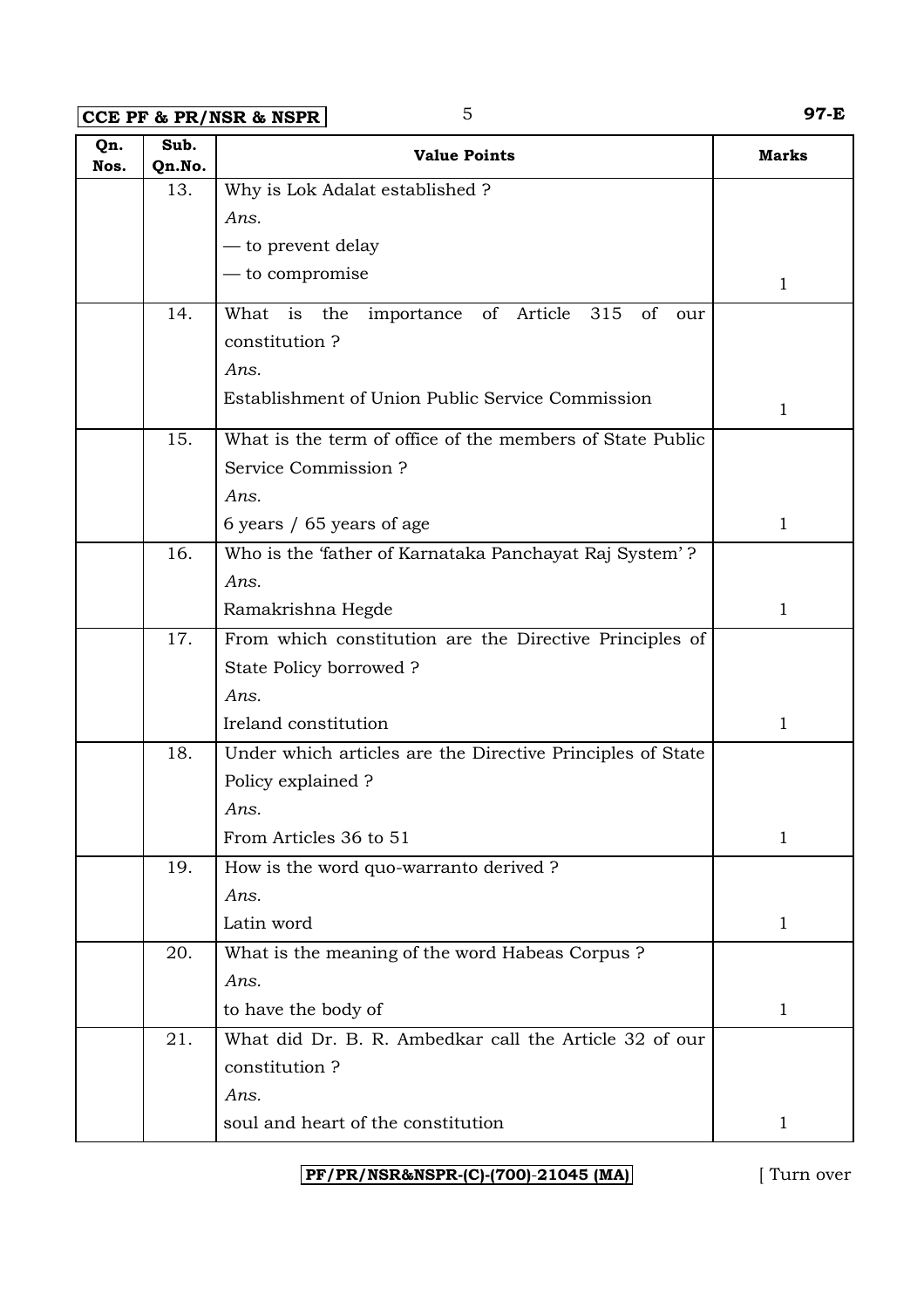**97-E** 6 **CCE PF & PR/NSR & NSPR**

| Qn.<br>Nos. | Sub.<br>Qn.No. | <b>Value Points</b>                                        | Marks        |
|-------------|----------------|------------------------------------------------------------|--------------|
|             | 22.            | What is Fraternity?                                        |              |
|             |                | Ans.                                                       |              |
|             |                | - living together without discrimination                   |              |
|             |                | - spirit of brotherhood.                                   | 1            |
|             | 23.            | What is the opinion of Jawaharlal Nehru on secularism?     |              |
|             |                | Ans.                                                       |              |
|             |                | Secularism is not only related to material life but also   |              |
|             |                | spiritual life.                                            | 1            |
|             | 24.            | Although England is a democratic state it is not a         |              |
|             |                | Republic. Why?                                             |              |
|             |                | Ans.                                                       |              |
|             |                | King / Queen continues to be in office on hereditary.      | $\mathbf{1}$ |
|             | 25.            | Which Act provided separate electoral college<br>for       |              |
|             |                | muslims?                                                   |              |
|             |                | Ans.                                                       |              |
|             |                | 1909 Act / Morley-Minto reforms.                           | $\mathbf 1$  |
|             | 26.            | Why did K. C. Wheare call our constitution as a balanced   |              |
|             |                | constitution?                                              |              |
|             |                | Ans.                                                       |              |
|             |                | Partly rigid and partly flexible.                          | 1            |
| IV.         |                | Answer the following questions in about two to four        |              |
|             |                | $24 \times 2 = 48$<br>sentences each :                     |              |
|             | 27.            | Explain the principles of secularism.                      |              |
|             |                | Ans.                                                       |              |
|             |                | - All the religions shall have equal status                |              |
|             |                | - State must be neutral on matters of religion             |              |
|             |                | - Life based on cooperation                                |              |
|             |                | - Secularization of social life.                           | 2            |
|             | 28.            | Name the philosophical pillars of Indian political system. |              |
|             |                | Ans.                                                       |              |
|             |                | - Justice                                                  |              |
|             |                | — Liberty                                                  |              |
|             |                | - Equality                                                 |              |
|             |                | - Fraternity                                               | 2            |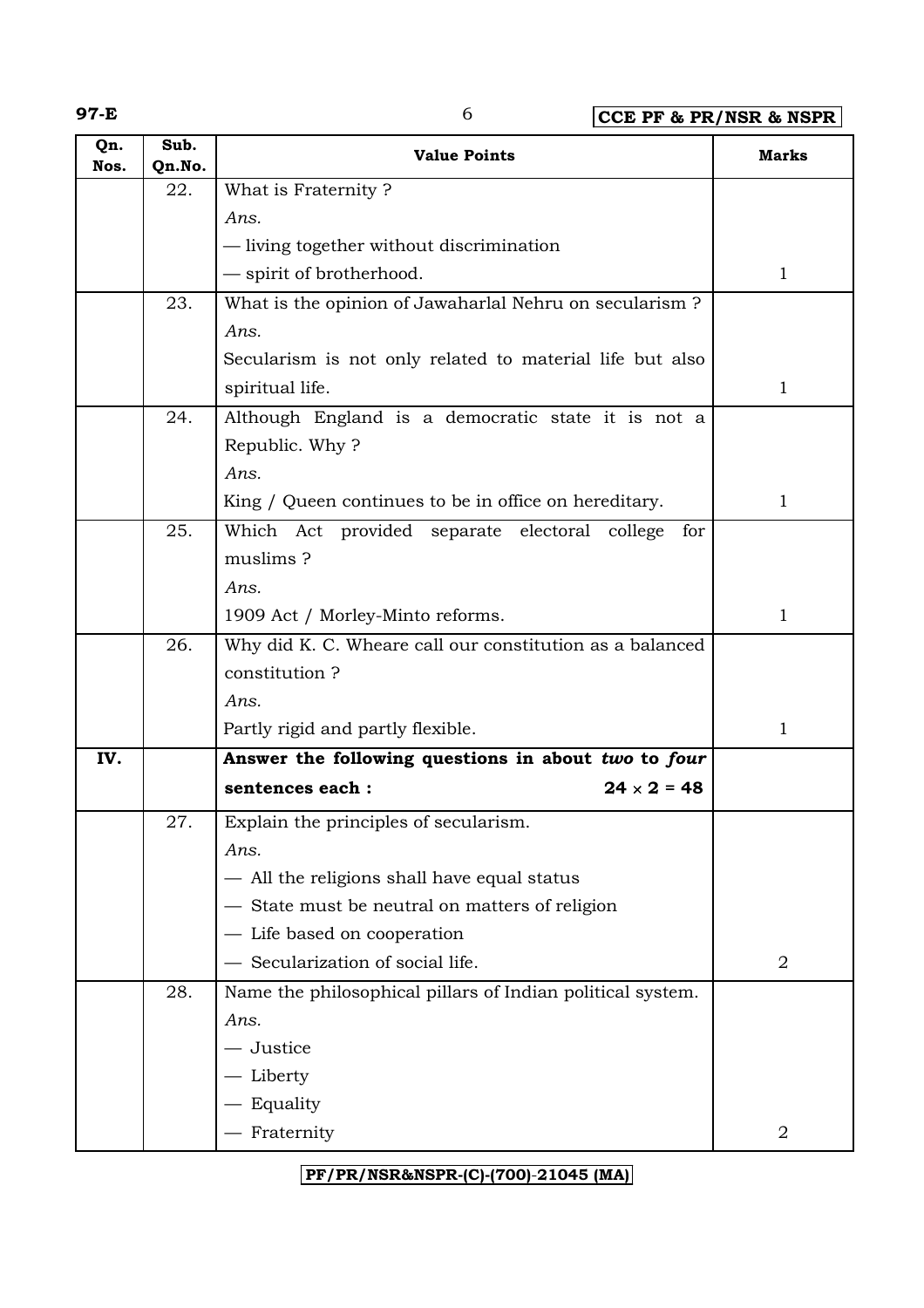**CCE PF & PR/NSR & NSPR** 7 **97-E**

| Qn.<br>Nos. | Sub.<br>Qn.No. | <b>Value Points</b>                                         | <b>Marks</b>     |
|-------------|----------------|-------------------------------------------------------------|------------------|
|             | 29.            | What are the features of Fundamental rights?                |                  |
|             |                | Ans.                                                        |                  |
|             |                | $-$ not absolute                                            |                  |
|             |                | $-$ justifiable                                             |                  |
|             |                | $-$ enforceable                                             |                  |
|             |                | - restricted                                                | 2                |
|             | 30.            | Right to Information Act is necessary in democratic         |                  |
|             |                | system. Justify.                                            |                  |
|             |                | Ans.                                                        |                  |
|             |                | — combating corruption                                      |                  |
|             |                | - transparency in administration                            |                  |
|             |                | - enhancing accountability                                  |                  |
|             |                | - rectifying the defects of laws.                           | $\overline{2}$   |
|             | 31.            | Mention the features of Directive Principles of State       |                  |
|             |                | Policy.                                                     |                  |
|             |                | Ans.                                                        |                  |
|             |                | - creation of welfare state                                 |                  |
|             |                | — building a society on the basis of liberty, equality etc. | 2                |
|             | 32.            | How is social and economic progress achieved by State       |                  |
|             |                | and Central Government?                                     |                  |
|             |                | Ans.                                                        |                  |
|             |                | - Land reforms                                              |                  |
|             |                | establishment of Panchayat Raj                              |                  |
|             |                | equal pay for equal work                                    |                  |
|             |                | - free and compulsory education.                            | $\boldsymbol{2}$ |
|             | 33.            | List out Liberal Principles.                                |                  |
|             |                | Ans.                                                        |                  |
|             |                | Uniform civil code enforcement                              |                  |
|             |                | - Separation of judiciary from the executive                |                  |
|             |                | Free and compulsory education                               |                  |
|             |                | Promoting peace and harmony                                 |                  |
|             |                | - Preservation of historical monuments.                     | $\overline{2}$   |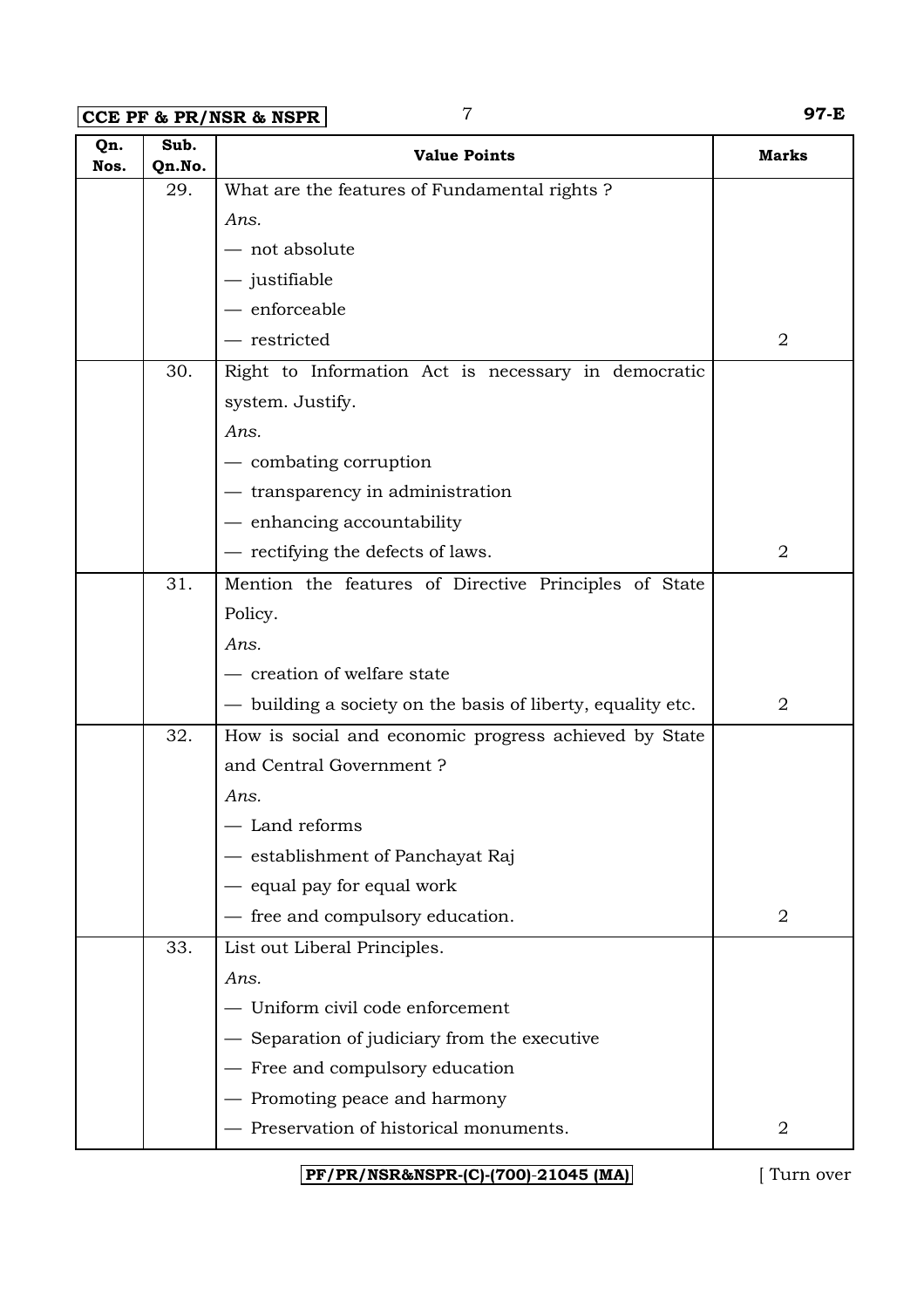**97-E** 8 **CCE PF & PR/NSR & NSPR**

| Qn.<br>Nos. | Sub.<br>Qn.No. | <b>Value Points</b>                                           | <b>Marks</b>   |
|-------------|----------------|---------------------------------------------------------------|----------------|
|             | 34.            | Name the revenue courts.                                      |                |
|             |                | Ans.                                                          |                |
|             |                | - Tahsildar court                                             |                |
|             |                | - Assistant Commissioners court                               |                |
|             |                | - District Magistrate court                                   |                |
|             |                | Commissioner court                                            |                |
|             |                | - Revenue Board.                                              | 2              |
|             | 35.            | What are the exemptions given to judges of High Court?        |                |
|             |                | Ans.                                                          |                |
|             |                | - Judgment given should not be condemned                      |                |
|             |                | - Salary and other allowance cannot be reduced.               | 2              |
|             | 36.            | Name the Standing Committees of Zilla Panchayat.              |                |
|             |                | Ans.                                                          |                |
|             |                | - General Committee                                           |                |
|             |                | - Finance and Planning Committee                              |                |
|             |                | - Social Justice Committee                                    |                |
|             |                | - Education and Health Committee                              |                |
|             |                | - Agriculture and Industrial Committee.                       | 2              |
|             | 37.            | Who are the members of Taluk Panchayat ?                      |                |
|             |                | Ans.                                                          |                |
|             |                | - elected members                                             |                |
|             |                | — members of Lok Sabha and Rajya Sabha                        |                |
|             |                | - members of Legislative Assembly and Council                 |                |
|             |                | $-\frac{1}{5}$ of the Panchayat Presidents.                   | $\overline{2}$ |
|             | 38.            | How is the administration of cantonment areas carried         |                |
|             |                | out?                                                          |                |
|             |                | Ans.                                                          |                |
|             |                | - Functions in defence areas                                  |                |
|             |                | - direct supervision of defence                               |                |
|             |                | high rank military officers.                                  | 2              |
|             | 39.            | members<br>of Union<br>Public<br>the<br>Service<br>How<br>can |                |
|             |                | Commission be removed?                                        |                |
|             |                | Ans.                                                          |                |
|             |                | — misbehaviour charges are proved                             |                |
|             |                | - economically insolvent                                      |                |
|             |                | holding an office of profit                                   |                |
|             |                | - proved to be physically incapaciated.                       | 2              |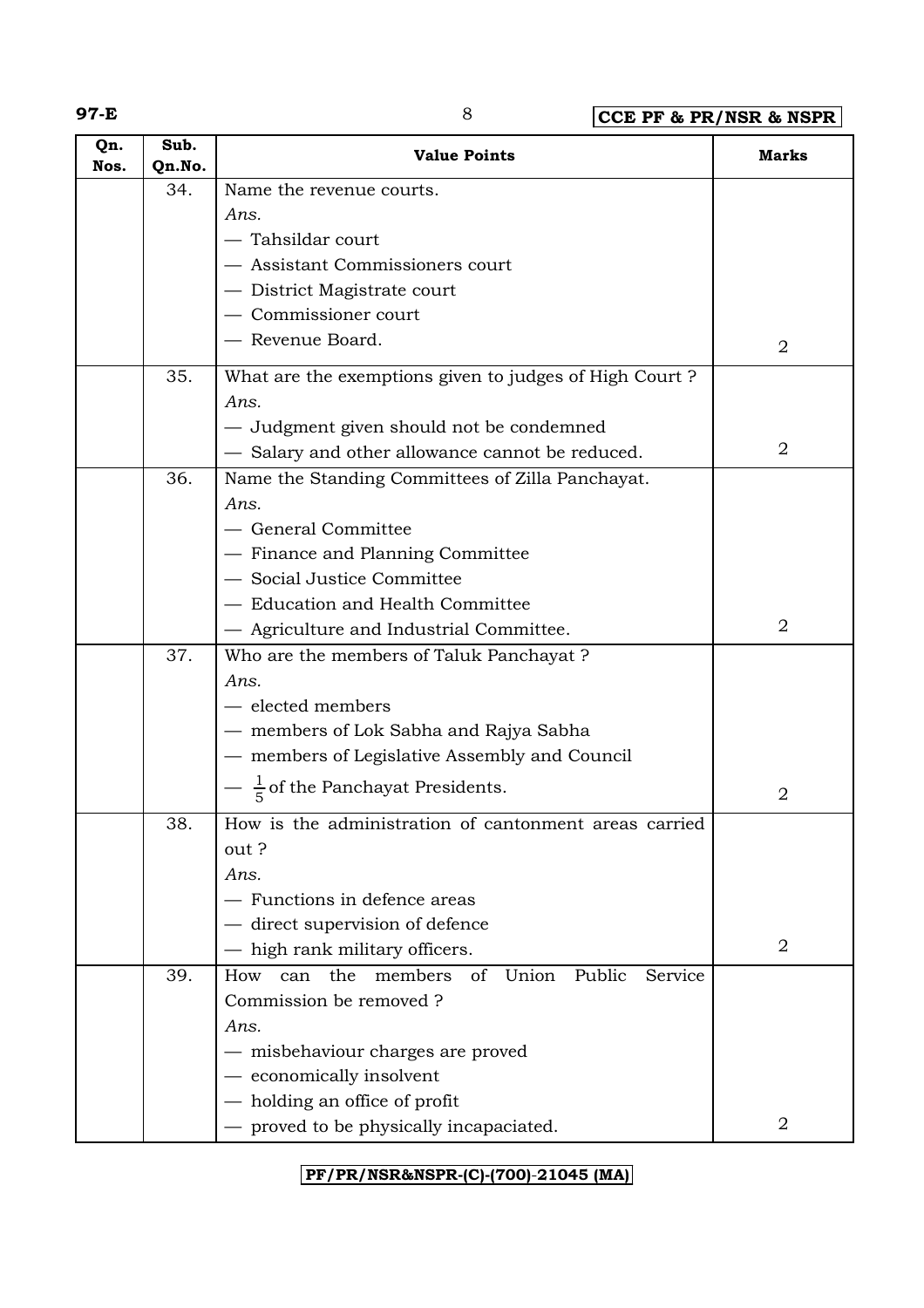**CCE PF & PR/NSR & NSPR** 9 97-E

| Qn.<br>Nos. | Sub.<br>Qn.No. | <b>Value Points</b>                                       | <b>Marks</b>   |
|-------------|----------------|-----------------------------------------------------------|----------------|
|             | 40.            | What are the qualifications required to become the        |                |
|             |                | member of State Public Service Commission ?               |                |
|             |                | Ans.                                                      |                |
|             |                | - Served at least 10 years under government               |                |
|             |                | - prestigious persons in different fields.                | 2              |
|             | 41.            | Equality is important like liberty. Why?                  |                |
|             |                | Ans.                                                      |                |
|             |                | - two faces of a coin                                     |                |
|             |                | — liberty without equality is meaningless.                | 2              |
|             | 42.            | India is a sovereign country. Explain.                    |                |
|             |                | Ans.                                                      |                |
|             |                | - has its own internal and external policy                |                |
|             |                | — without any outside pressure or influence.              | $\overline{2}$ |
|             | 43.            | Explain the Writ prohibition.                             |                |
|             |                | Ans.                                                      |                |
|             |                | — Latin term                                              |                |
|             |                | $-$ exceeding its jurisdiction                            |                |
|             |                | - to withhold their judgment.                             | 2              |
|             | 44.            | Mention the methods of constitutional amendment.          |                |
|             |                | Ans.                                                      |                |
|             |                | - simple majority of both the houses of Parliament        |                |
|             |                | $-2/3$ majority of both the houses of Parliament          |                |
|             |                | $-$ along $2/3$ majority of both the houses of Parliament |                |
|             |                | State Legislature.                                        | $\overline{2}$ |
|             | 45.            | India has Federal Government with unitary spirit. How ?   |                |
|             |                | Ans.                                                      |                |
|             |                | - centralized administration                              |                |
|             |                | - distribution of power between state and centre          |                |
|             |                | — unity in diversity.                                     | 2              |
|             | 46.            | List out the Gandhian principles.                         |                |
|             |                | Ans.                                                      |                |
|             |                | — Panchayat Raj System                                    |                |
|             |                | — ban or liquor                                           |                |
|             |                | - encouragement for cottage industries                    |                |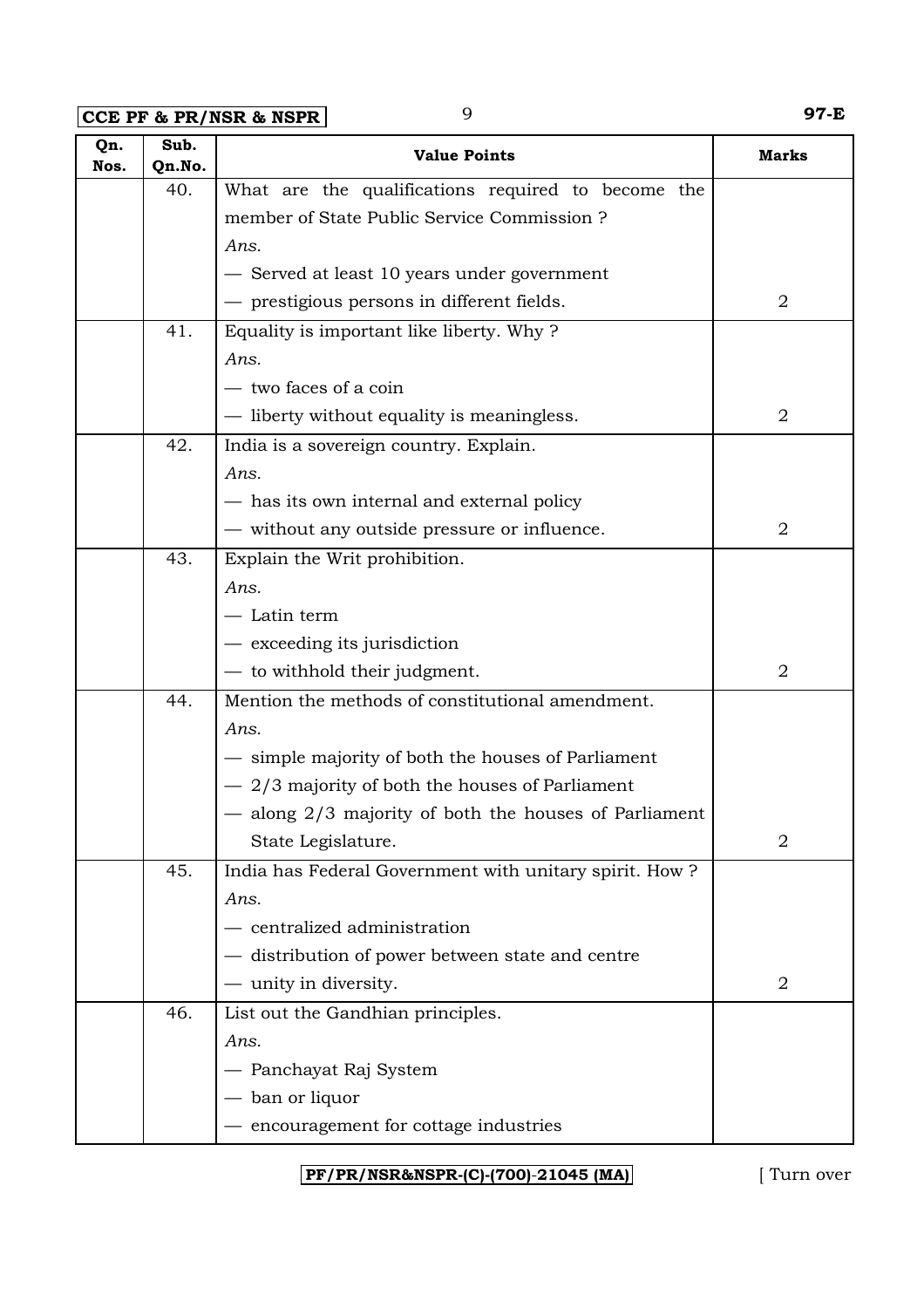| ٠  |
|----|
| ۰. |

**97-E** 10 **CCE PF & PR/NSR & NSPR**

| Qn.<br>Nos. | Sub.<br>Qn.No. | <b>Value Points</b>                                    | Marks          |
|-------------|----------------|--------------------------------------------------------|----------------|
|             |                | - development of agriculture                           |                |
|             |                | - development of backward section                      |                |
|             |                | - prohibition of cow slaughter.                        | $\overline{2}$ |
|             | 47.            | What are the Appellate jurisdiction of the High Court? |                |
|             |                | Ans.                                                   |                |
|             |                | — direct appeal                                        |                |
|             |                | - questioning judgment of lower court                  |                |
|             |                | - appeal on criminal cases.                            | 2              |
|             | 48.            | Mention the important features of Karnataka Panchayat  |                |
|             |                | Raj Act.                                               |                |
|             |                | Ans.                                                   |                |
|             |                | - direct election                                      |                |
|             |                | - creation of Gram Panchayat                           |                |
|             |                | - partyless election                                   |                |
|             |                | — reservation                                          |                |
|             |                | $-$ indepence                                          |                |
|             |                | — three tier government.                               | $\overline{2}$ |
|             | 49.            | What are the financial sources of Zilla Panchayat ?    |                |
|             |                | Ans.                                                   |                |
|             |                | - Consolidated fund of the state                       |                |
|             |                | - loans and grants                                     |                |
|             |                | - collection of taxes                                  |                |
|             |                | - rent and sale of property.                           | 2              |
|             | 50.            | Explain the salary and allowances of the chairman and  |                |
|             |                | the members of Union Public Service Commission.        |                |
|             |                | Ans.                                                   |                |
|             |                | - Parliament will decide                               |                |
|             |                | - Consolidated funds.                                  | 2              |
| V.          |                | Answer the following questions in about three to six   |                |
|             |                | $6 \times 3 = 18$<br>sentences each :                  |                |
|             | 51.            | The Government of India Act of 1935 has played an      |                |
|             |                | important role in formation of our constitution. How?  |                |
|             |                | Ans.                                                   |                |
|             |                | - Union and provincial autonomy                        |                |
|             |                | - Diarchy at centre                                    |                |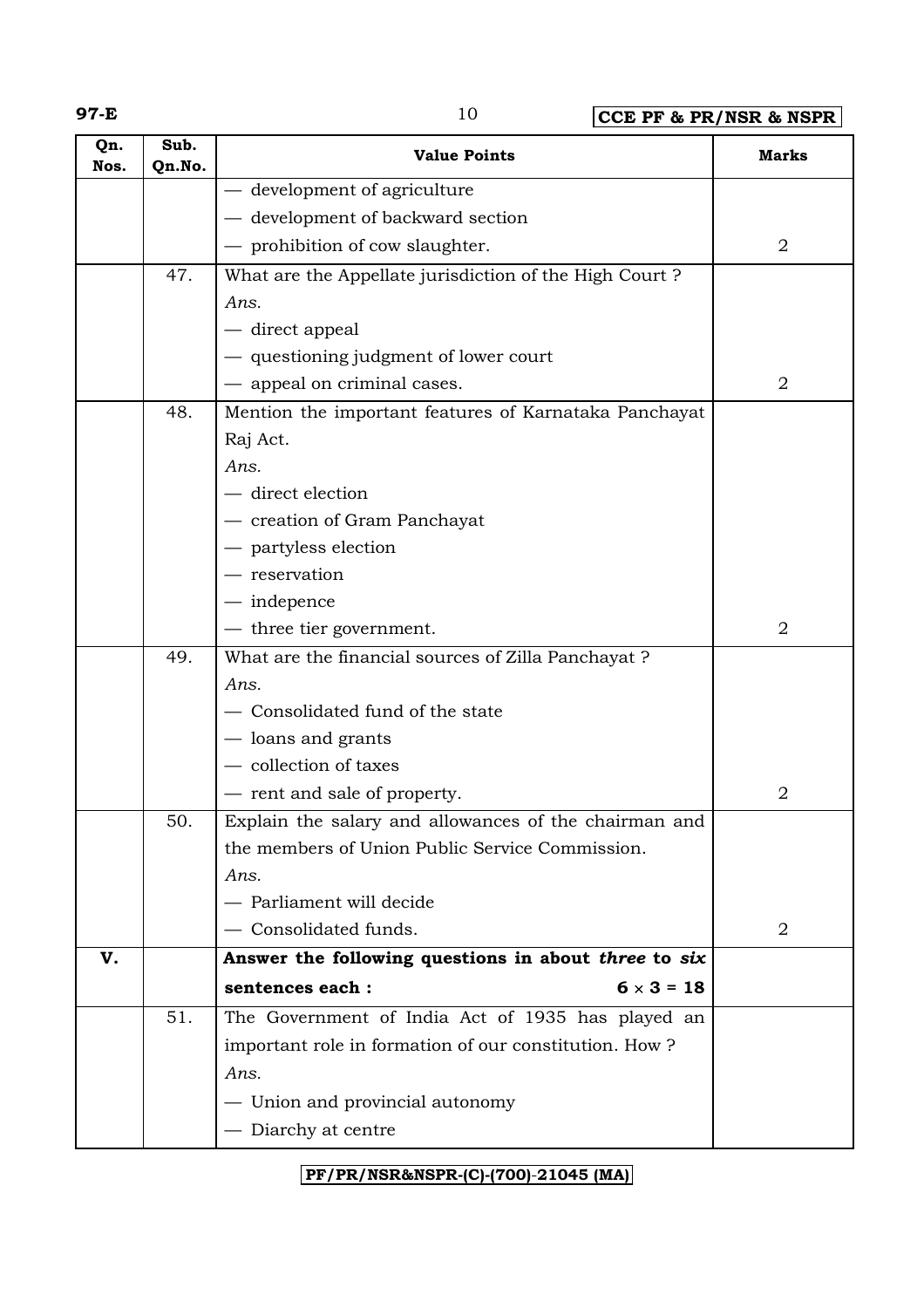**CCE PF & PR/NSR & NSPR** 11 **97-E** 

| Qn.<br>Nos. | Sub.<br>Qn.No. |                                                          | <b>Value Points</b>  | <b>Marks</b> |
|-------------|----------------|----------------------------------------------------------|----------------------|--------------|
|             |                | - Bicameral legislature                                  |                      |              |
|             |                | Central and State list                                   |                      |              |
|             |                | - Distribution of powers                                 |                      |              |
|             |                | - Establishment of Reserve Bank of India.                |                      | 3            |
|             | 52.            | Name the fundamental rights given to Indians.            |                      |              |
|             |                | Ans.                                                     |                      |              |
|             |                | — Equality                                               |                      |              |
|             |                | $-$ freedom                                              |                      |              |
|             |                | - against exploitation                                   |                      |              |
|             |                | - freedom of religion                                    |                      |              |
|             |                | - cultural and educational rights                        |                      |              |
|             |                | $-$ constitutional remedies.                             | 3                    |              |
|             | 53.            | Differentiate Directive Principles of State Policies and |                      |              |
|             |                | Fundamental Rights.                                      |                      |              |
|             |                | Ans.                                                     |                      |              |
|             |                | Directive Principles                                     | Fundamental rights   |              |
|             |                | positive                                                 | - negative           |              |
|             |                | not justiciable                                          | justiciable          |              |
|             |                | community centred                                        |                      |              |
|             |                | official ends                                            |                      |              |
|             |                | strengthening social                                     | developing political |              |
|             |                | and economic                                             | democracy            |              |
|             |                | democracy                                                |                      | 3            |
|             | 54.            | Explain the Preamble of our constitution.                |                      |              |
|             |                | Ans.                                                     |                      |              |
|             |                | - We, the people of India                                |                      |              |
|             |                | - Sovereign country                                      |                      |              |
|             |                | - Secular and socialist                                  |                      |              |
|             |                | — Democratic republic                                    |                      |              |
|             |                | Social, economic and political justice                   |                      |              |
|             |                | Liberty.                                                 |                      | 3            |